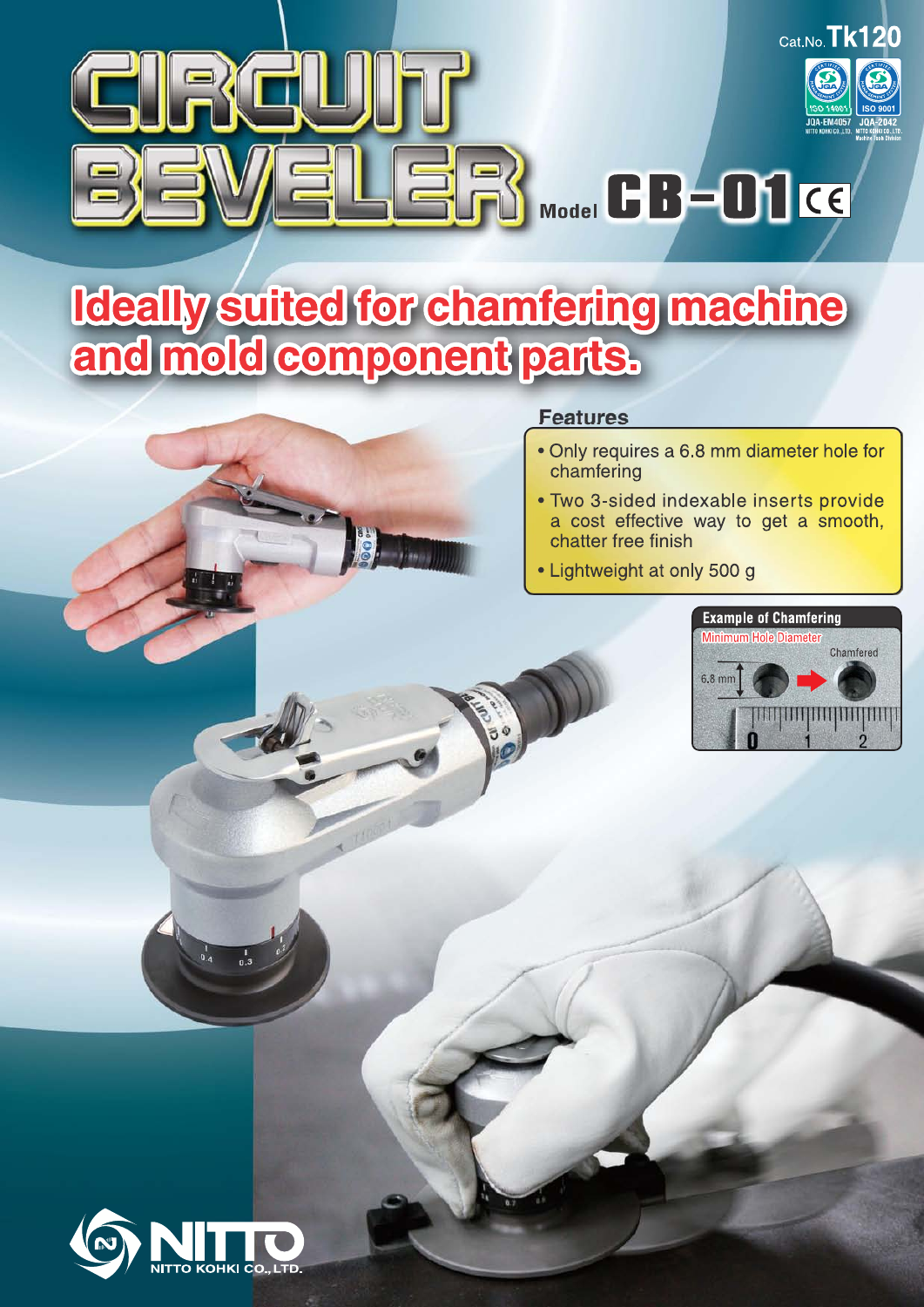

**Optional** 

TB09140 Guide Plate 78 Assembly for more stable operation



**Optional** 

### **TB09143 Plate Assembly for straight edge use**





| <b>Specifications</b>                          |                  |                                                                                                                                                                                                                                                                                          |  |  |  |
|------------------------------------------------|------------------|------------------------------------------------------------------------------------------------------------------------------------------------------------------------------------------------------------------------------------------------------------------------------------------|--|--|--|
| <b>Model</b>                                   |                  | CB-01                                                                                                                                                                                                                                                                                    |  |  |  |
| <b>Air Pressure</b>                            | <b>MPa</b>       | 0.6                                                                                                                                                                                                                                                                                      |  |  |  |
| <b>Air Consumption</b>                         | $m^3/m$ in       | 0.15                                                                                                                                                                                                                                                                                     |  |  |  |
| <b>Free Speed</b>                              | min <sup>1</sup> | 28,000                                                                                                                                                                                                                                                                                   |  |  |  |
| <b>Chamfering Capacity</b>                     | mm               | Mild Steel 0C-1C                                                                                                                                                                                                                                                                         |  |  |  |
| <b>Chamfer Angle</b>                           |                  | $45^{\circ}$                                                                                                                                                                                                                                                                             |  |  |  |
| <b>Minimum Plate Thickness</b>                 | mm               | 15<br>(Max chamfering capacity is reduced to 0.5C)<br>when plate thickness is 1.5 mm)                                                                                                                                                                                                    |  |  |  |
| <b>Minimum Radius</b>                          | mm               | 3R                                                                                                                                                                                                                                                                                       |  |  |  |
| <b>Minimum Hole Diameter</b><br>for Chamfering | mm               | 06.8                                                                                                                                                                                                                                                                                     |  |  |  |
| <b>Minimum Chamfering Depth</b>                | mm               | 6                                                                                                                                                                                                                                                                                        |  |  |  |
| <b>Mass (Weight)</b>                           | kg               | 0.5                                                                                                                                                                                                                                                                                      |  |  |  |
| <b>Standard Accessories</b>                    |                  | Indexable Insert: 2 pcs. (Installed)<br>Indexable insert set screw : 2 pcs. (Installed)<br>Indexable insert set screw : 2 pcs. (a back up supply)<br>Hex key 2 for chamfering adjustments : 1 pc.<br>T-6F wrench for cutter set screw: 1 pc.<br>Bushing R $1/4 \times$ NPT $1/4$ : 1 pc. |  |  |  |
| <b>Optional Accessories</b>                    |                  | TB09097-0 Indexable Insert (10 pcs/set)<br>TB09140-0 Guide plate 78 Assembly<br>TB09143-0 Plate Assembly for straight edge use<br>**Requires use of TB09140-0 Guide Plate 78 Assembly**                                                                                                  |  |  |  |

★ Specifications and designs are subject to change at any time without notice.



**Head Office** 9-4, Nakaikegami 2-chome,

Ohta-ku, Tokyo 146-8555 Japan<br>NITTO KOHKI CO.,LTD. Phone: +81-3-3755-1111 Fax: +81-3-3753-8791

▶ URL : www.nitto-kohki.co.jp/e ▶ E-mail : overseas@nitto-kohki.co.jp



| <b>DISTRIBUTED BY</b> |
|-----------------------|
|                       |
|                       |
|                       |
|                       |
|                       |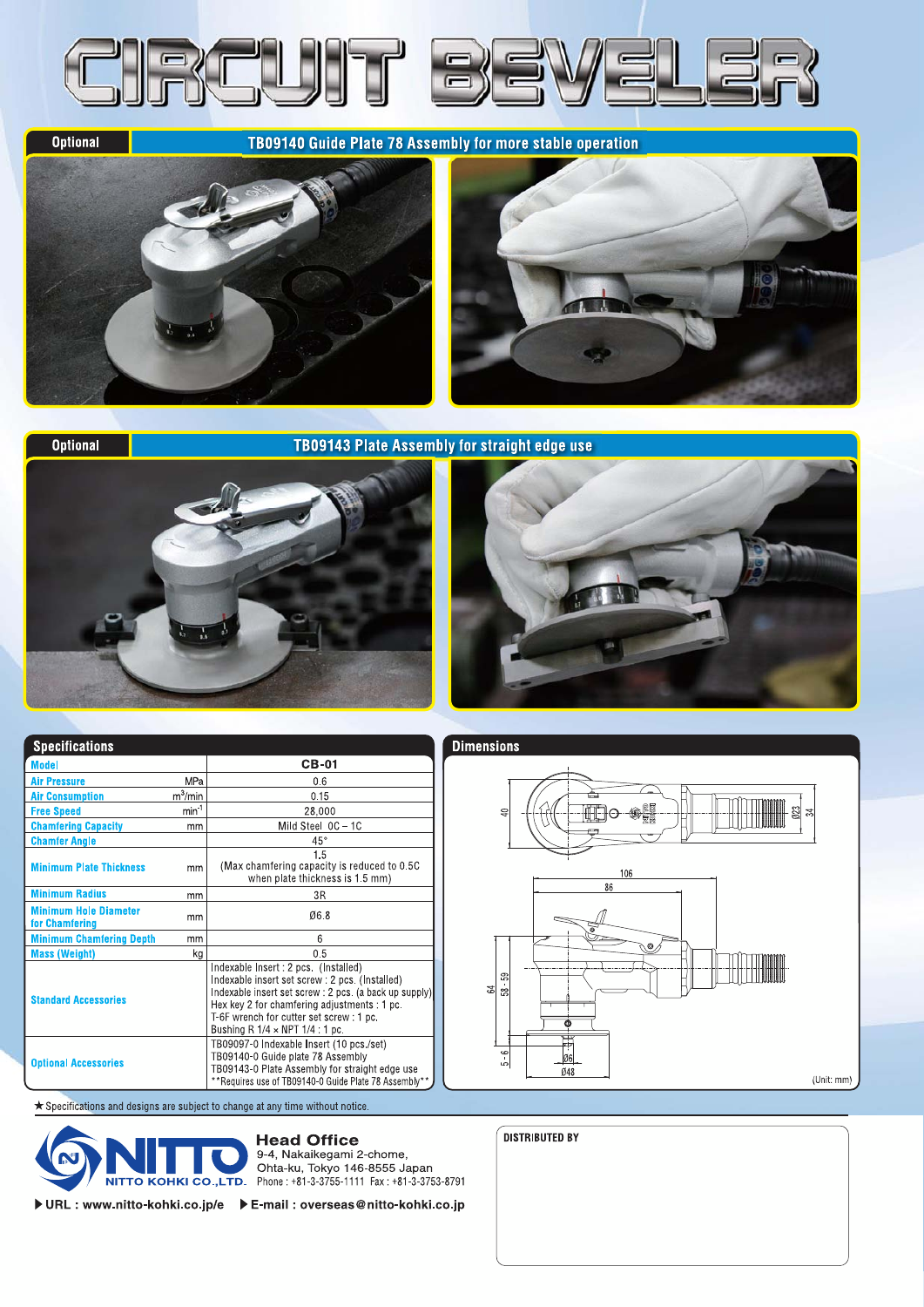# Circuit Beveler Model CB-01



#### 1. Applications

Circuit Beveler Model CB-01 is a pneumatic hand tool. This tool operates with two disposable indexable inserts, and can chamfer straight and curved edges, and hole edges on mild steel products such as machined parts and molds.



2. The design purpose of Model CB-01

Chamfering burrs on workpieces such as machined parts and molds reduces operators' hand injuries while they handle the workpieces. Moreover, this makes them look fine. Due to these reasons the chamfering work on the workpieces is increasing at the site of processing. The big guide plate of the existing Model CB-02 has restricted chamfering work and brought about numerous requests for a downsized model from customers. Model CB-01 is completely downsized, and its motor performance is increased. In addition its product design is examined from all the possible angles.

| <b>Model</b>                         |                | $CB-01$                                                                                  | $CB-02$<br>(Existing Model) |
|--------------------------------------|----------------|------------------------------------------------------------------------------------------|-----------------------------|
| <b>Air Pressure</b>                  | <b>MPa</b>     | 0.6                                                                                      | 0.59                        |
| <b>Air Consumption</b>               | $m^3/m$ in     | 0.15                                                                                     | 0.4                         |
| <b>Free Speed</b>                    | $min^{-1}$     | 28,000                                                                                   | 13,000                      |
| <b>Chamfering Capacity</b>           | mm             | <b>Mild Steel</b><br>$OC-1C$                                                             | $OC-2C, 2R$                 |
| <b>Chamfer Angle</b>                 |                | $45^\circ$                                                                               | $45^\circ$                  |
| <b>Minimum Plate Thickness</b>       | m <sub>m</sub> | 1.5<br>(Max Chamfering capacity is<br>reduced to 0.5C when plate<br>thickness is 1.5 mm) | 10                          |
| <b>Minimum Radius</b>                | <sub>mm</sub>  | 3R                                                                                       | 6R                          |
| Minimum Hole Diameter for Chamfering | mm             | 6.8 dia.                                                                                 | 12 dia.                     |
| <b>Minimum Chamfering Depth</b>      | mm             | 6                                                                                        | 20                          |
| Mass (Weight)                        | kg             | 0.5                                                                                      | 1.8                         |

#### 3. Specifications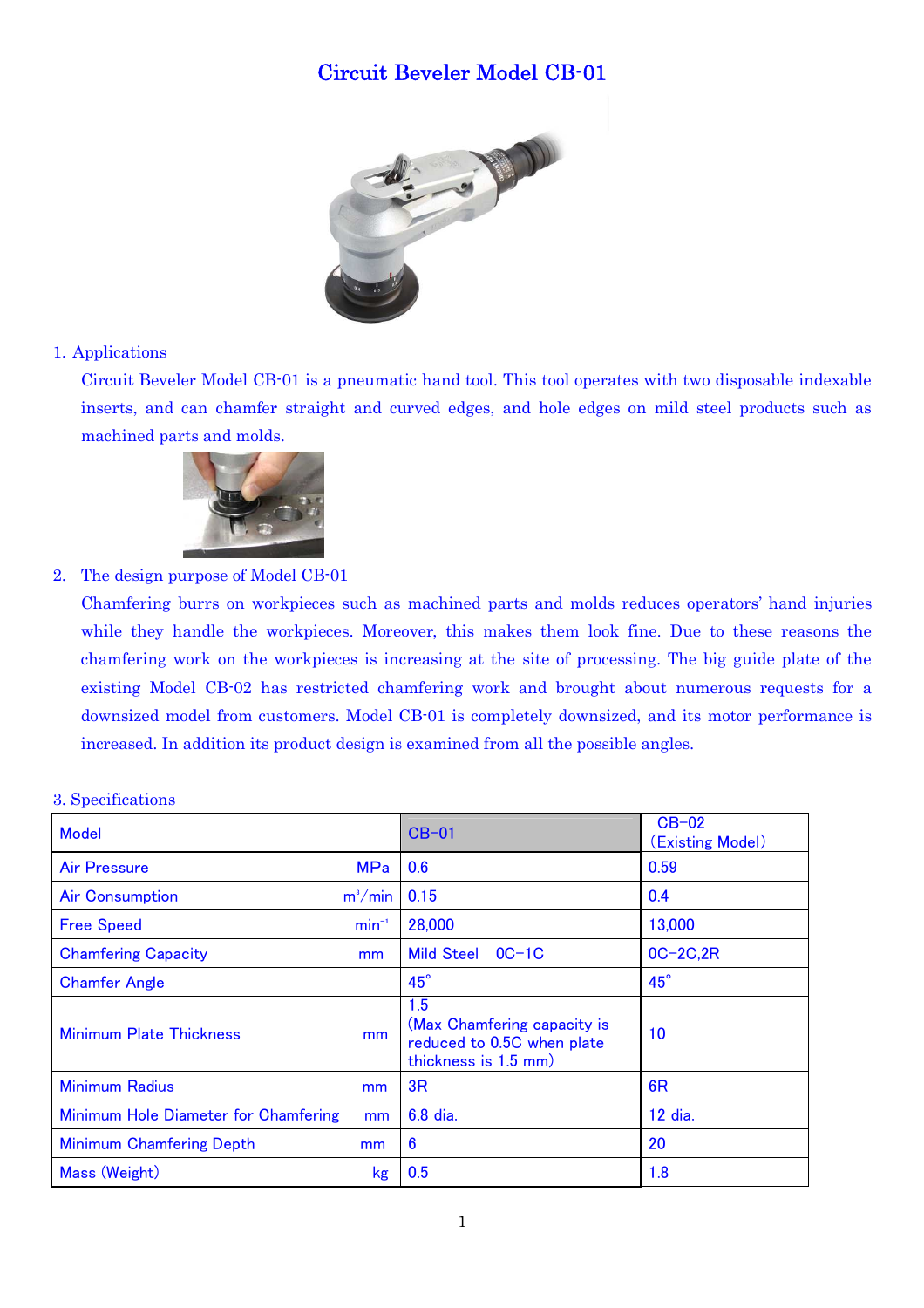#### Standard Accessories

Indexable insert: 2 pcs. (installed) Indexable Insert Set Screw: 2 pcs. (installed) Indexable Insert Set Screw: 2 pcs. (a back up supply) Hex. Key 2 for chamfering adjustment: 1 pc. T-6F wrench for cutter set screw: 1 pc.

#### Optional Accessories

TB09097 Indexable Insert (10 pcs./set) TB09140 Guide Plate 78 Assembly TB09143 Plate Assembly for straight edge use (requires use of TB09140 Guide Plate 78 Assembly)

#### Comparison between CB-01 and conventional tools

Comparison with CB-02

- ・ CB-02: Since the disk sub assembly (round guide plate) is large in size, it often hits a difference in level or projection. This restricts and hinders the chamfering work.
	- CB-01: The guide plate is downsized.



- ・ CB-02: As the bearing that runs on the side surface of the workpiece is large in size, it cannot go into the rounded corner of the machined parts. (Acceptable Minimum Radius of rounded corner:  $6R$ ) (6mm, 8mm, and 10mm diameter end mills are mostly used in mechanical working.)
	- CB-01: Most popular diameter size of end mill in Japan is 6 mm. Therefore, CB-01 is designed so that it can chamfer the edge of the rounded corner 3R. (Acceptable Minimum Radius of rounded corner: 3R)
- ・ CB-02: The bearing that runs on the side surface of the workpiece projects greatly from the bottom of the disk sub assembly (round guide plate). If the groove or hole depth in the workpiece is shallow, the tip of the cutter spindle reaches the bottom of the hole. This does not allow you to chamfer the edge on the workpiece.
	- CB-01: The projected length of the end of the indexable insert holder from the round guide plate is far less than that of CB-02.

| <b>Comparison Example</b> |                                                               |
|---------------------------|---------------------------------------------------------------|
|                           | Projected length from the round guide plate in the case of 1C |
| $\text{CB-}02$ :          | $18.0 \text{ mm}$                                             |
| $CR-01$ :                 | $5.5 \text{ mm}$                                              |